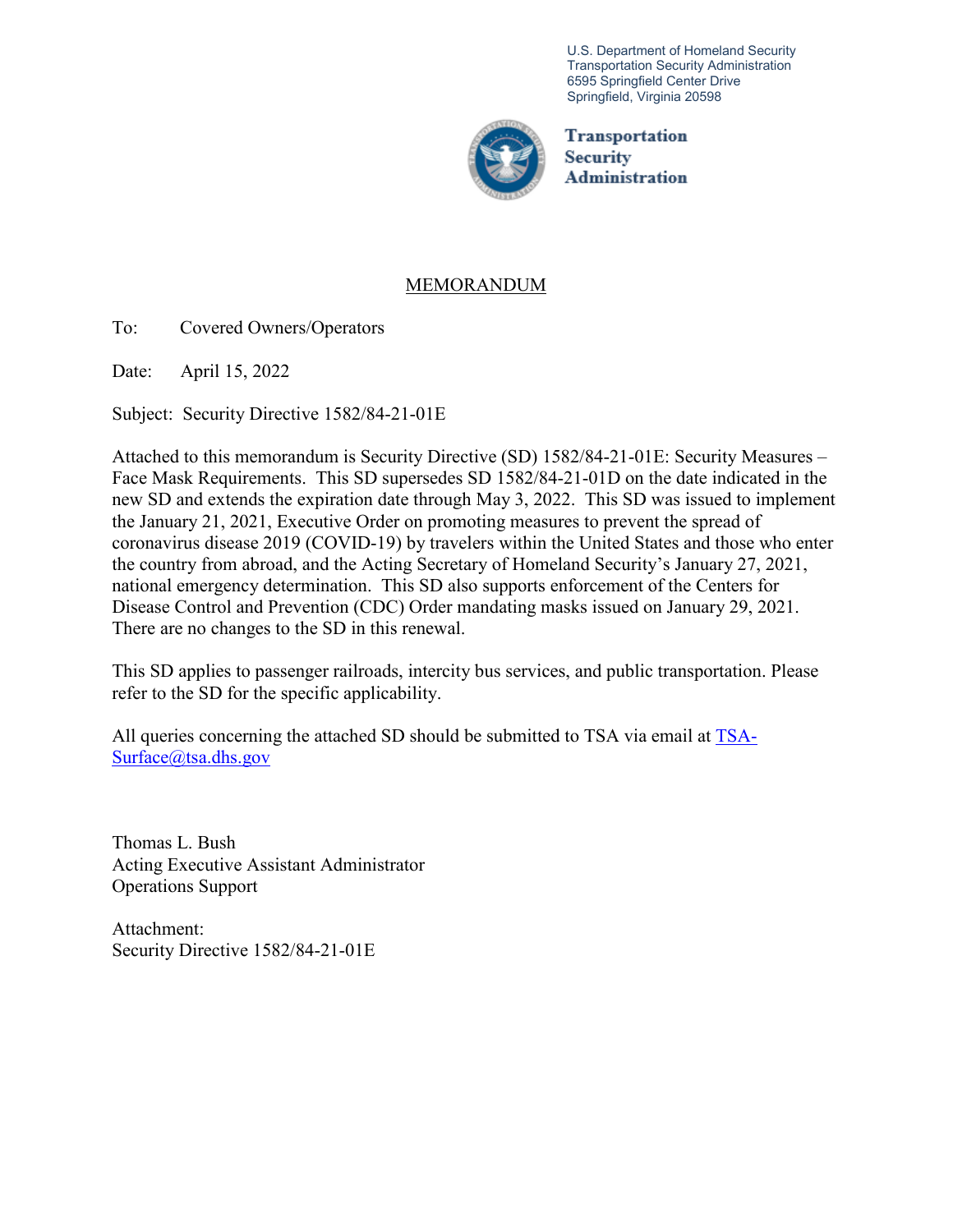

| SECUNII I DINECITVE    |                                                                                                                                                                         |
|------------------------|-------------------------------------------------------------------------------------------------------------------------------------------------------------------------|
| <b>NUMBER</b>          | SD 1582/84-21-01E                                                                                                                                                       |
| <b>SUBJECT</b>         | Security Measures – Mask Requirements                                                                                                                                   |
| <b>EFFECTIVE DATE</b>  | <b>April 19, 2022</b>                                                                                                                                                   |
| <b>EXPIRATION DATE</b> | May 3, 2022                                                                                                                                                             |
| CANCELS AND SUPERSEDES | SD 1582/84-21-01D                                                                                                                                                       |
| <b>APPLICABILITY</b>   | Each owner/operator identified in 49 CFR 1582.1(a); each<br>owner/operator identified in 49 CFR 1584.1 that provides<br>fixed-route service as defined in 49 CFR 1500.3 |
| <b>AUTHORITY</b>       | 49 U.S.C. 114                                                                                                                                                           |
| LOCATION               | <b>United States</b>                                                                                                                                                    |

**SECURITY DIRECTIVE**

## PURPOSE AND GENERAL INFORMATION

Due to the ongoing COVID-19 pandemic and to reduce the spread of the virus, the President issued an Executive Order, *Promoting COVID-19 Safety in Domestic and International Travel*, on January 21, 2021, requiring masks to be worn in and on airports, on commercial aircraft, and in various modes of surface transportation.<sup>[1](#page-1-0)</sup> On January 27, 2021, the Acting Secretary of Homeland Security determined a national emergency existed<sup>[2](#page-1-1)</sup> requiring the Transportation Security Administration (TSA) to issue this Security Directive (SD) to implement the Executive Order and enforce the related Order<sup>[3](#page-1-2)</sup> issued by the Centers for Disease Control and Prevention (CDC), pursuant to the authority of 49 U.S.C. section 114. Consistent with these mandates and TSA's authority, TSA is issuing this SD requiring masks to be worn to mitigate the spread of COVID-19. The requirements in this SD must be applied to all persons in or on one of the

 $\overline{a}$ **<sup>1</sup>** 86 FR 7205 (published Jan. 26, 2021).

<span id="page-1-1"></span><span id="page-1-0"></span><sup>&</sup>lt;sup>2</sup> Acting Secretary David P. Pekoske, Determination of a National Emergency Requiring Actions to Protect the Safety of Americans Using and Employed by the Transportation System (Jan. 27, 2021), *available at*  https://www.dhs.gov/publication/determination-national-emergency-requiring-actions-protect-safety-americansusing-and (accessed Feb. 22, 2021). The Acting Secretary's determination directs TSA to take actions consistent with its statutory authorities "to implement the Executive Order to promote safety in and secure the transportation system." In particular, the determination directs TSA to support "the CDC in the enforcement of any orders or other requirements necessary to protect the transportation system, including passengers and employees, from COVID-19 and to mitigate the spread of COVID-19 through the transportation system."<br><sup>3</sup> *See* Order Under Section 361 of the Public Health Service Act (42 U.S.C. § 264) and 42 Code of Federal

<span id="page-1-2"></span>Regulations §§ 70.2, 71.31(B), 71.32(B); Requirement for Persons to Wear Masks While on Conveyances and at Stations, Ports, or Similar Transportation Hubs (January 29, 2021).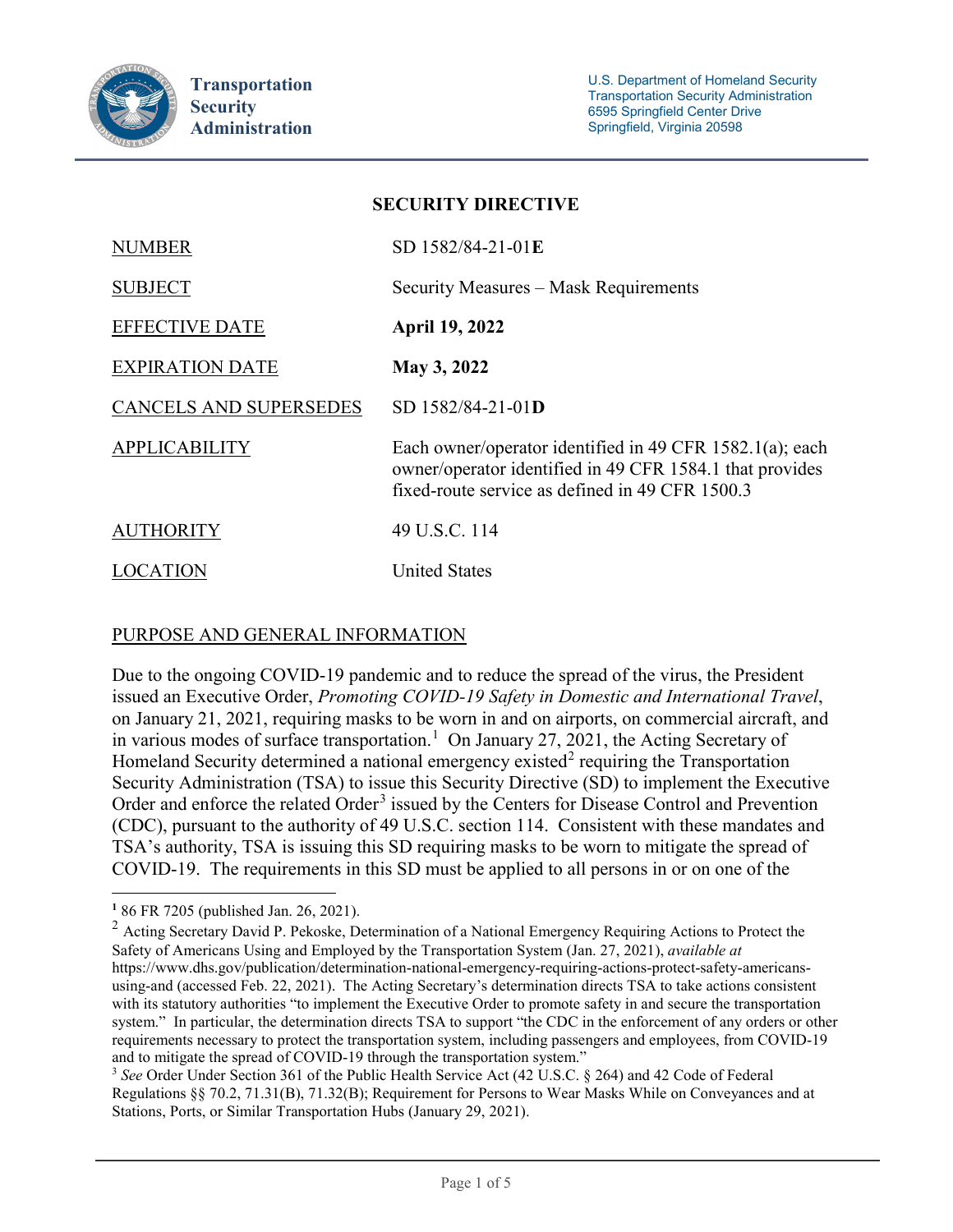conveyances or a transportation facility used by one of the modes identified above, including those already vaccinated**.** TSA developed these requirements in consultation with the Department of Transportation (including the Federal Railroad Administration, the Federal Transit Administration, and the Federal Motor Carrier Safety Administration) and the CDC.

#### **DEFINITIONS**

For the purpose of this SD, the following definitions apply:

*Conveyance* has the same definition as under 42 CFR 70.1, meaning "an aircraft, train, road vehicle, vessel…or other means of transport, including military."

*Mask* means a material covering the nose and mouth of the wearer, excluding face shields.<sup>[4](#page-2-0)</sup>

*Transportation hub/facility* means any airport, bus terminal, marina, seaport or other port, subway stations, terminal (including any fixed facility at which passengers are picked-up or discharged), train station, U.S. port of entry, or any other location that provides transportation subject to the jurisdiction of the United States.

#### ACTIONS REQUIRED

 $\overline{a}$ 

- A. Owner/Operators must notify passengers with prominent and adequate notice of the mask requirements to facilitate awareness and compliance.<sup>[5](#page-2-1)</sup> At a minimum, this notice must inform passengers, at the time tickets are purchased or when otherwise booking transportation *and* at the time the conveyance departs its location after boarding passengers, of the following:
	- 1. Federal law requires wearing a mask while on the conveyance and failure to comply may result in denial of boarding or removal.
	- 2. Refusing to wear a mask is a violation of federal law; passengers may be subject to penalties under federal law.
- B. Owner/Operators must require that individuals wear a mask, except as described in Sections D., E., or F., as follows:
	- 1. Any persons in a public transportation, passenger railroad, or bus conveyance covered by this SD.

<span id="page-2-0"></span><sup>&</sup>lt;sup>4</sup> A properly worn mask completely covers the nose and mouth of the wearer. A mask should be secured to the head, including with ties or ear loops. A mask should fit snugly but comfortably against the side of the face. Masks do not include face shields. Masks can be either manufactured or homemade and should be a solid piece of material without slits, exhalation valves, or punctures. Medical masks and N-95 respirators fulfill the requirements of this SD. CDC guidance for attributes of acceptable masks in the context of this SD is available at https://www.cdc.gov/quarantine/masks/mask-travel-guidance.html.<br><sup>5</sup> Notice may include, if feasible, advance notifications on digital platforms, such as on apps, websites, or email;

<span id="page-2-1"></span>posted signage in multiple languages with illustrations; printing the requirement on tickets; or other methods as appropriate.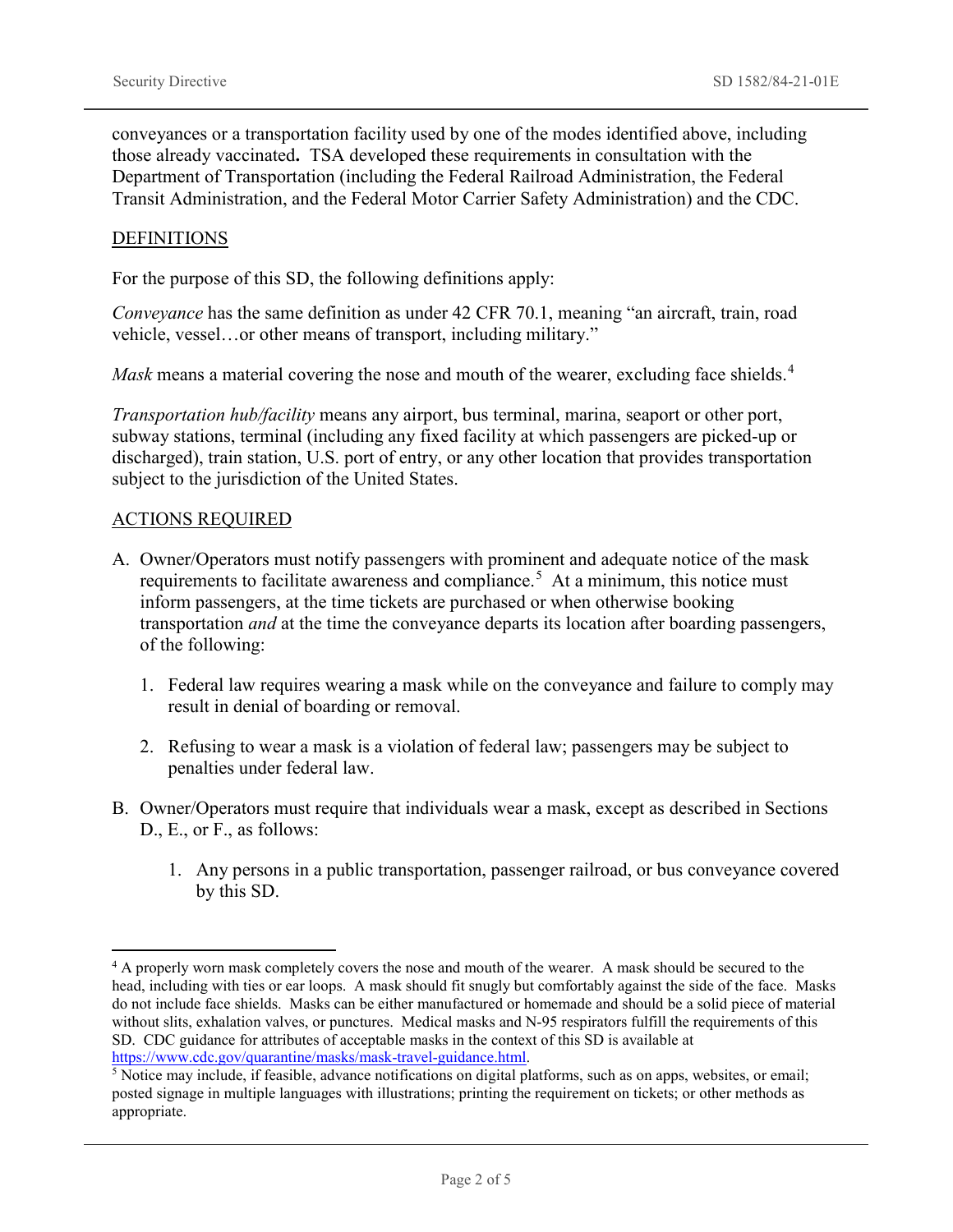$\overline{a}$ 

- 2. Any person in public areas of transportation hubs/facilities controlled by the owner/operator (such as for purposes of purchasing tickets, waiting areas, and platforms for boarding and disembarking) for the duration of travel, boarding, and disembarking.
- C. Owner/Operators must ensure that direct employees and contractor employees wear a mask at all times when in conveyances or in or around transportation facilities under their control, except as described in Sections D., E., or F.
- D. The requirement to wear a mask does not apply under the following circumstances:
	- 1. When necessary to temporarily remove the mask for identity verification purposes.
	- 2. While eating, drinking, or taking oral medications for brief periods<sup>[6](#page-3-0)</sup>. Prolonged periods of mask removal are not permitted for eating or drinking; the mask must be worn between bites and sips.
	- 3. While communicating with a person who is deaf or hard of hearing, when the ability to see the mouth is essential for communication.
	- 4. If unconscious (for reasons other than sleeping), incapacitated, unable to be awakened, or otherwise unable to remove the mask without assistance.<sup>[7](#page-3-1)</sup>
- E. The following conveyances are exempted from wearing masks:
	- 1. Persons in private conveyances operated solely for personal, non-commercial use.
	- 2. A driver, when operating a commercial motor vehicle as this term is defined in 49 CFR 390.5, if the driver is the sole occupant of the vehicle.

<span id="page-3-0"></span><sup>&</sup>lt;sup>6</sup> The CDC has stated that brief periods of close contact without a mask should not exceed 15 minutes. *See* https://www.cdc.gov/coronavirus/2019-ncov/php/public-health-recommendations.html

<span id="page-3-1"></span> $\frac{1}{\sqrt{2}}$  Persons who are experiencing difficulty breathing or shortness of breath or are feeling winded may remove the mask temporarily until able to resume normal breathing with the mask. Persons who are vomiting should remove the mask until vomiting ceases. Persons with acute illness may remove the mask if it interferes with necessary medical care such as supplemental oxygen administered via an oxygen mask.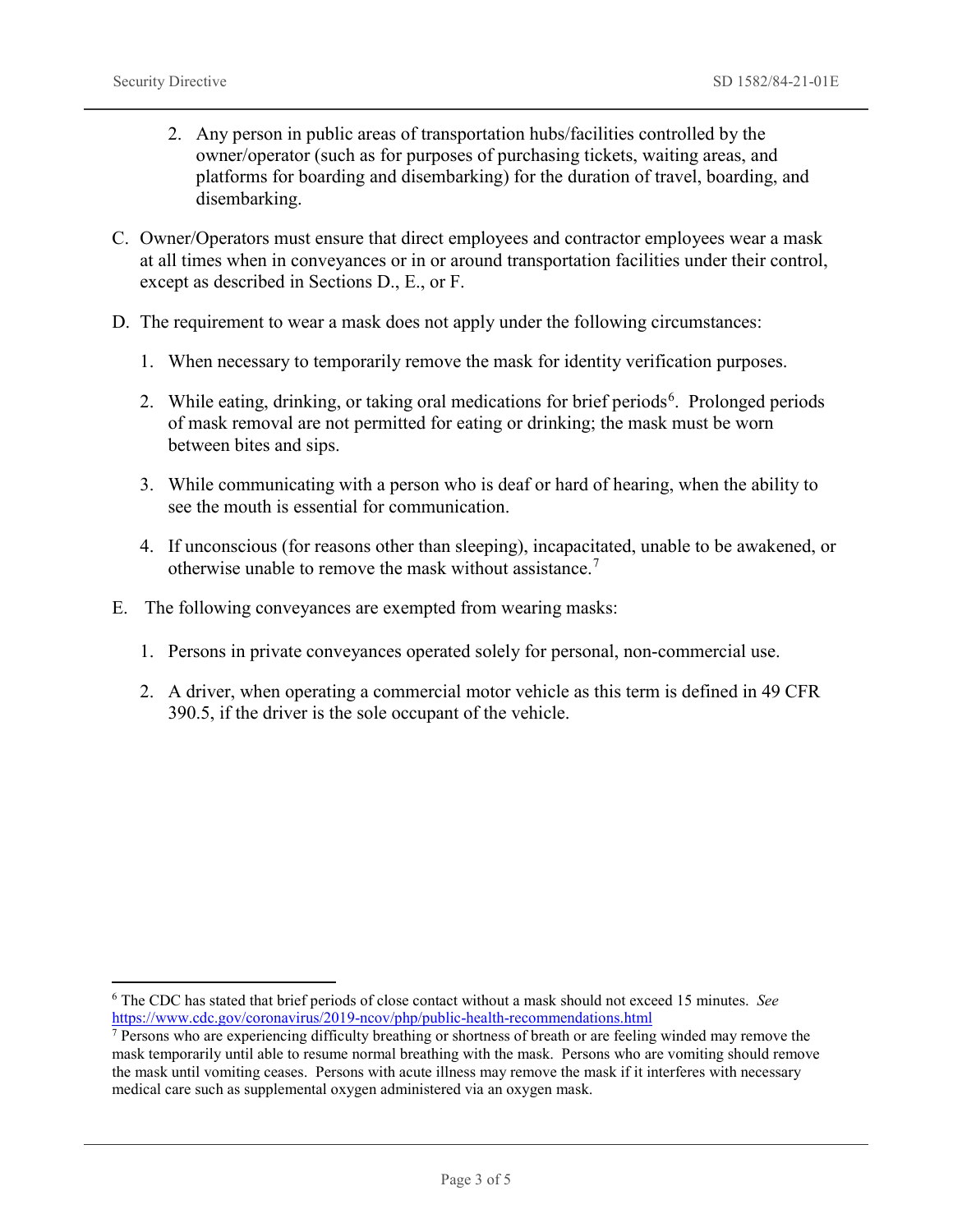- F. This SD exempts the following categories of persons from wearing masks:<sup>[8](#page-4-0)</sup>
	- 1. Children under the age of 2.
	- 2. People with disabilities who cannot wear a mask, or cannot safely wear a mask, because of the disability as defined by the Americans with Disabilities Act (42 U.S.C. 12101 et seq.). $9$
	- 3. People for whom wearing a mask would create a risk to workplace health, safety, or job duty as determined by the relevant workplace safety guidelines or federal regulations.
- G. Owner/Operators must establish procedures to manage situations with persons who refuse to comply with the requirement to wear a mask. At a minimum, these procedures must ensure that if an individual refuses to comply with an instruction given by the owner/operator with respect to wearing a mask, the owner/operator must:
	- 1. Deny boarding;

 $\overline{a}$ 

- 2. Make best efforts to disembark the individual as soon as practicable; or
- 3. Make best efforts to remove the individual from the transportation hub/facility.
- H. If an individual's refusal to comply with the mask requirement constitutes a significant security concern, the owner/operator must report the incident to the Transportation Security Operations Center (TSOC) at 1-866-615-5150 or 1-703-563-3240 in accordance with 49 CFR 1570.203.

<span id="page-4-0"></span><sup>8</sup> Owner/Operators may impose requirements, or conditions of carriage, on persons requesting an exemption from the requirement to wear a mask, including medical consultation by a third party, medical documentation by a licensed medical provider, and/or other information as determined by the owner/operator, as well as require evidence that the person does not have COVID-19 such as a negative result from a SAR-CoV-2 viral test or documentation of recovery from COVID-19. CDC definitions for SAR-CoV-2 viral test and documentation of recovery are available in Frequently Asked Questions at: [https://www.cdc.gov/coronavirus/2019](https://www.cdc.gov/coronavirus/2019-ncov/travelers/testing-international-air-travelers.html) [ncov/travelers/testing-international-air-travelers.html.](https://www.cdc.gov/coronavirus/2019-ncov/travelers/testing-international-air-travelers.html) Owners/Operators may also impose additional protective measures that improve the ability of a person eligible for exemption to maintain social distance (separation from others by 6 feet), such as scheduling travel at less crowded times or on less crowded conveyances, or seating or otherwise situating the individual in a less crowded section of the conveyance or transportation hub/facility Owners/Operators may further require that persons seeking exemption from the requirement to wear a mask request an accommodation in advance.

<span id="page-4-1"></span><sup>9</sup> This is a narrow exception that includes a person with a disability who cannot wear a mask for reasons related to the disability; who, e.g., do not understand how to remove their mask due to cognitive impairment, cannot remove a mask on their own due to dexterity/mobility impairments, or cannot communicate promptly to ask someone else to remove their mask due to speech impairments or language disorders, or cannot wear a mask because doing so would impede the function of assistive devises/technology. It is not meant to cover persons for whom mask-wearing may only be difficult. The CDC issued additional guidance on disability exemptions on March 23, 2021, which is available at [https://www.cdc.gov/quarantine/masks/mask-travel-guidance.html.](https://www.cdc.gov/quarantine/masks/mask-travel-guidance.html)